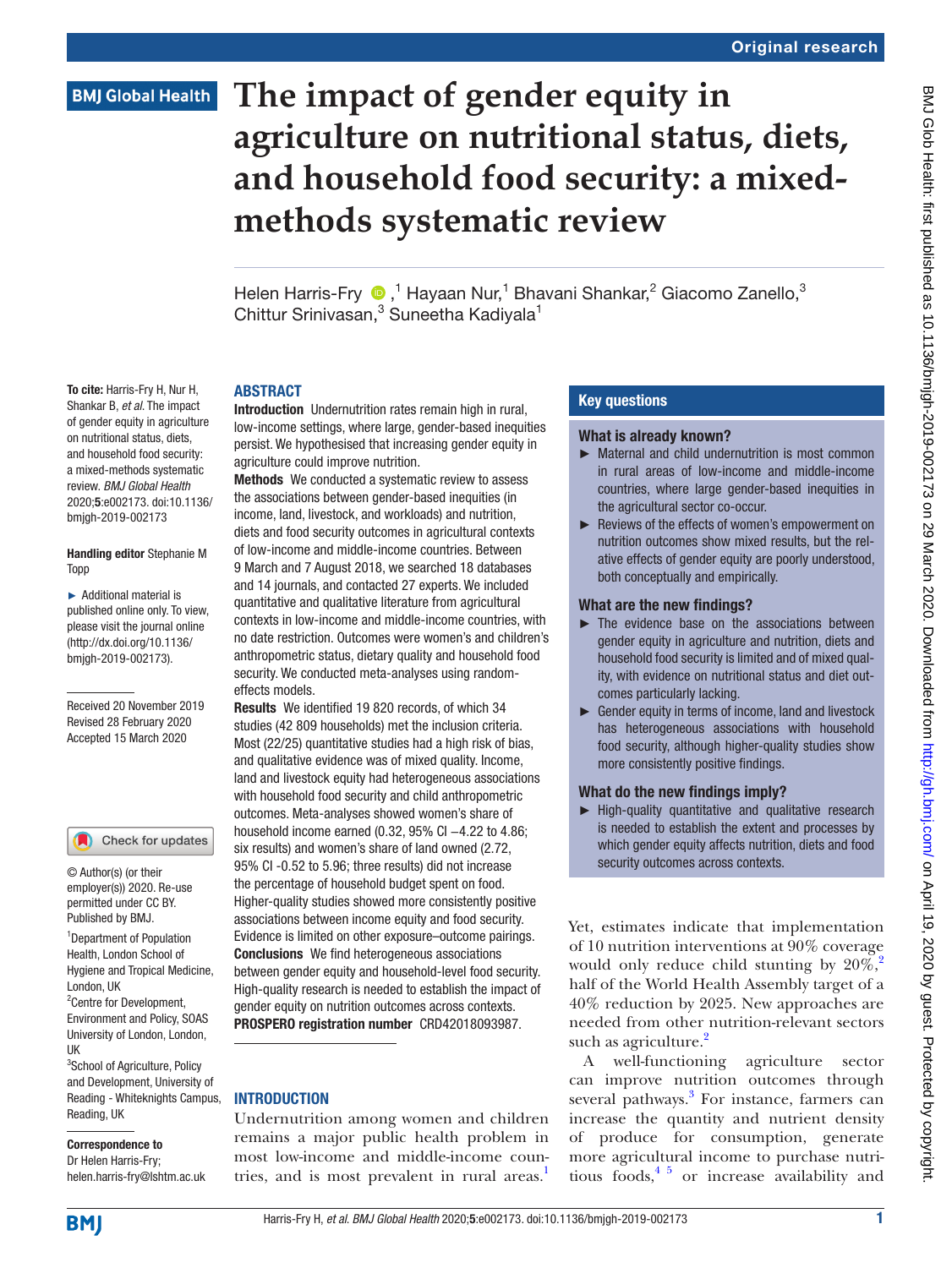affordability of nutritious foods in markets.<sup>[3](#page-12-2)</sup> Many agricultural interventions developed to improve nutrition outcomes, such as promotion of biofortified foods, homestead food production and livestock keeping, have improved household and child dietary intakes.<sup>[5](#page-12-4)</sup>

However, gender-based inequities within agriculture may limit the sector's potential to provide nutritious diets and improve nutrition outcomes.<sup>5</sup> In many lowincome rural settings, women have lower ownership and use of land, livestock and other productive assets,<sup>5</sup> lower economic participation and wage rates,<sup>[6](#page-12-5)</sup> and heavier workloads,<sup>7</sup> compared with men.

Although it is plausible that closing the gender gap in agriculture could improve nutritional outcomes, this hypothesis remains conceptually underdeveloped and reliant on few, commonly cited studies $8-10$  or reviews<sup>11 12</sup> of women's empowerment, rather than relative measures of gender inequity. Several pathways may exist between gender inequities in agriculture and nutrition outcomes [\(online supplementary figure 1\)](https://dx.doi.org/10.1136/bmjgh-2019-002173). One pathway may exist via women's increased control over household spending decisions, leading to higher investment in women's and children's nutrition.<sup>[11](#page-12-8)</sup> Another pathway may be through improvements in household food availability. $13$  Studies indicate that agricultural production is more efficient in equitable households, leading to higher yields overall.<sup>[14](#page-12-10)</sup> At the societal level, gender equity could reduce poverty and improve nutritional outcomes $^{15}$  $^{15}$  $^{15}$  through increases in economic equality between households.

Identifying the potential for equity-focused interventions to effectively complement existing nutrition and agricultural interventions requires better understanding of the effects of gender inequities in agriculture on nutritional outcomes. We systematically reviewed quantitative and qualitative evidence on the associations between gender inequities and women's and children's nutritional status, their diets, and household food security in agricultural settings of low-income and middle-income countries.

#### **METHODS**

#### Search strategy and selection criteria

We conducted a mixed-methods systematic review of the associations between gender inequities in agriculture and women's and children's nutritional status, dietary quality and household food security. We followed Preferred Reporting Items for Systematic Reviews and Meta-Analyses guidelines (checklist in [online supplemen](https://dx.doi.org/10.1136/bmjgh-2019-002173)[tary table 1](https://dx.doi.org/10.1136/bmjgh-2019-002173)) and a prospectively registered protocol.

We included experimental and observational quantitative and qualitative literature, including peerreviewed and grey literature, but not historical analyses. We included studies with original empirical evidence reporting a causal, correlational or descriptive link between at least one exposure and outcome. We did not exclude studies based on language or publication date. We included studies from agricultural settings (at

least half of the study population containing at least one household member involved in United Nations-defined 'agriculture'<sup>16</sup>) in low-income and middle-income coun-tries (categorised using World Bank classifications).<sup>[17](#page-12-13)</sup>

Our exposures focused on male–female disparities in rural agriculture settings in low-income and middleincome countries. The exposures we included were

- Income, including wage rates, workforce participation and labour market opportunities, but not including decision-making about the use of income.
- Land and livestock, including inheritance rights, statutory and usufruct ownership, and access or use, but not including decision-making about the use of produce generated from land or livestock.
- ► Workloads, including hours worked, effort or physical activity levels, but not including decision-making about time use or the division of labour.

We anticipated that studies would rarely specify what proportion of income, land or work effort was allocated to or spent on agricultural versus non-agricultural activities. Consequently, our exposures pertained to all income, land, livestock and workloads within agricultural contexts, rather than that dedicated to agricultural work specifically.

Prespecified outcomes related to women's (aged 15–49 years) and children's (aged under 5 years) nutritional status and dietary quality, as well as overall household food security.

- ► Child nutrition outcomes were underweight (mean or low (<−2 SD) weight-for-age), wasting (mean or low (<−2 SD) weight-for-height) or stunting (mean or low (<−2 SD) height-for-age).
- Women's nutritional status was indicated by mean or low (<18.5) body mass index  $(kg/m^2)$ .
- ► Dietary quality was defined as the Minimum Dietary Diversity for Women $^{18}$  or older versions of this score, WHO Infant and Young Child Feeding indicators<sup>19</sup> or any measure of dietary adequacy that accounts for nutritional requirements.
- ► Household food security indicators were household food expenditures, percentage share of household budget spent on food ('food share'), percentage share of food budget spent on staple foods, household dietary diversity (count of food groups consumed by the household) or the Household Food Insecurity Access Scale.<sup>[20](#page-12-16)</sup>

In the qualitative literature, nutrition, diets or food security outcomes described more broadly were allowed.

Between 9 March and 7 August 2018, we searched the following databases: EBSCO, Medline, Scopus, Web of Science, Popline, CAB, Eldis, OpenTrials, Bridge Data and AGRIS. An example of a full search string is in [online](https://dx.doi.org/10.1136/bmjgh-2019-002173) [supplementary table 2](https://dx.doi.org/10.1136/bmjgh-2019-002173), using synonyms for each term in the following structure: [(land OR livestock OR income OR workload) AND (diets OR nutrition OR food security) AND (gender) AND (low-income or middle-income countries)]. We hand-searched eight repositories and 14 journals (listed in [online supplementary table 3\)](https://dx.doi.org/10.1136/bmjgh-2019-002173), plus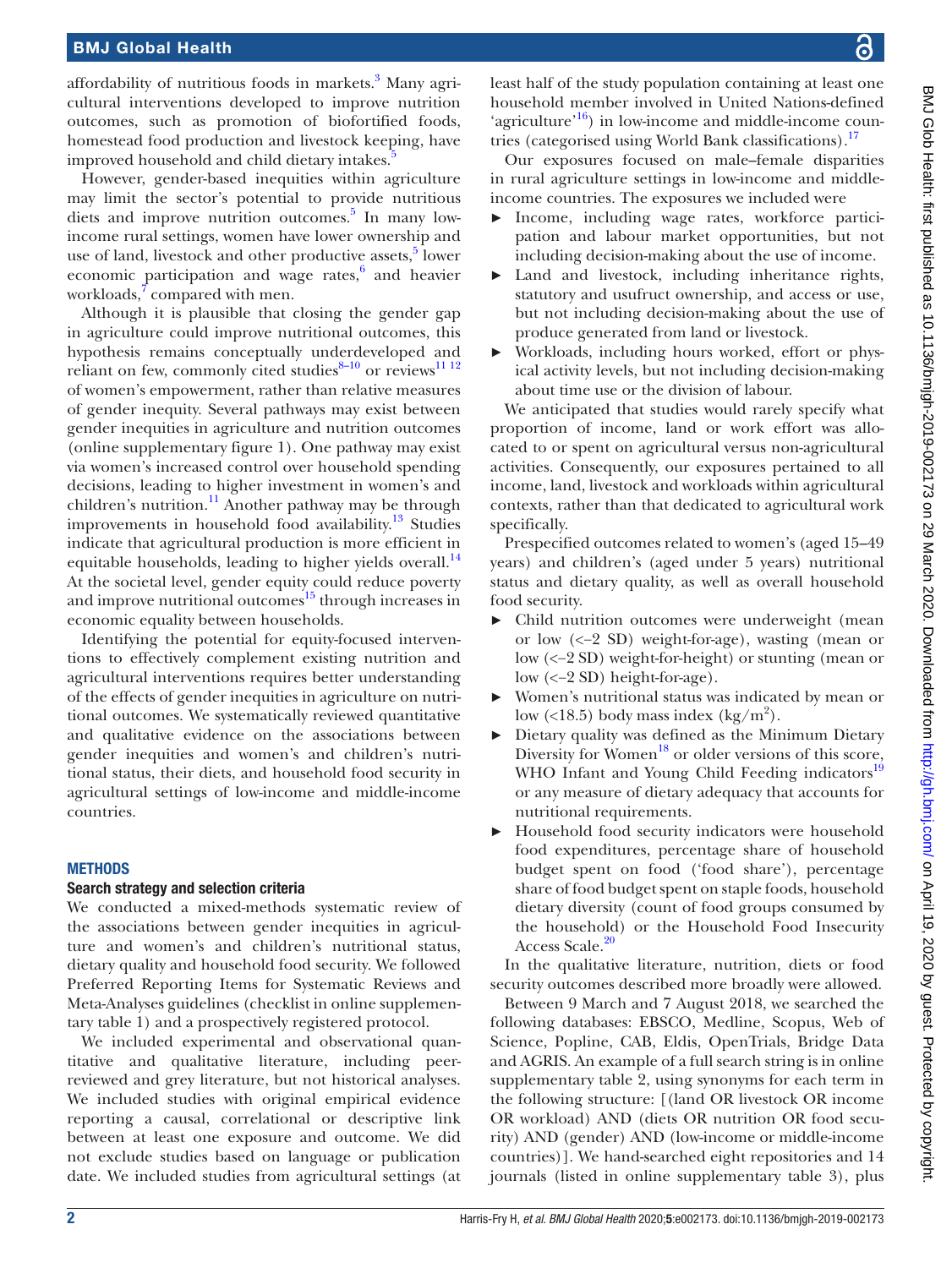references lists of relevant publications, and contacted 27 experts. Identified papers were exported into EPPI-Reviewer V.4 systematic review software and papers were doubly screened by HN and HH-F. Any disagreements were resolved by SK. Data were extracted into pretested forms by HN and were checked by another reviewer.

## Data analysis

We extracted coefficients and their measures of variance, the gender equity gap (differential in exposure between men and women), and qualitative quotes and conclusions. We contacted authors if information on equity gap was missing. We also extracted author names, country, dates of study and publication, study design, analysis method, sample size and response rate. When there was more than one publication on the same association using the same data  $(n=5)$ , we prioritised peer-reviewed reports. When we found multiple associations for the same exposure–outcome pair within one study (n=14), such as studies reporting sensitivity analyses or reporting both crude and adjusted models, we extracted the coefficients of the main result reported by the author.

We extracted any results on the following preplanned intermediate outcomes: agricultural production, household income, women's empowerment, household poverty and economic inequity between households. We also looked for information on climatic or environmental mediating factors influencing our exposures or influencing the relationship between exposures and outcomes.

Two reviewers independently coded risk of bias and study quality. We assessed risk of bias in quantitative literature using an adapted version of the Risk of Bias in Non-randomised Studies of Interventions (ROBINS-I) tool.<sup>[21](#page-12-17)</sup> This assesses bias due to confounding, sample selection, exposure classification, missing data, outcome measurement and outcome reporting. We excluded the domain on deviation from intended interventions and added a domain on instrumental variables (specifically, if there was evidence that the exclusion restriction did not hold and the instrument was relevant). To assess risk of bias due to confounding, we preidentified the following confounders as relevant to most studies: household income, poverty or economic status; land ownership; household size or composition; caste/ethnicity/religion; and household attitudes towards gender equity. Following the ROBINS-I guidance, we also evaluated confounding in each study by identifying other confounders relevant to each setting or particular study, plus other confounders that the study authors identified as potentially important. Each coefficient was categorised as 'low', 'moderate', 'serious' or 'critical' risk of bias based on the assessment of risk of bias in all domains.

Quality of qualitative literature was assessed across 11 domains, using the Lockwood, Munn and Porritt tool.<sup>[22](#page-12-18)</sup> This tool assesses appropriateness of research methodology, sampling, data collection, representation and analysis of data, interpretation of results, conclusions and ethics. It also assesses researchers' own evaluation of their influence and positionality in relation to the research. Each study is given an overall assessment of 'high', 'medium', 'low' or 'critical' quality.

We did not exclude any studies based on risk of bias or study quality. We originally planned to exclude criticalquality qualitative studies but have included all to be consistent in our treatment of quantitative and qualitative evidence. This resulted in the inclusion of one more qualitative study that did not change overall findings.

The counterfactual for the exposures was no change in gender equity. In some studies, the gender equity exposure was a ratio or difference between women versus men, or women versus the household (women plus men). In other studies, men and women entered the regression as two separate exposures by estimating, for example, the effects of women's land ownership controlling for men's land ownership. When modelled separately, we calculated the impact of gender equity by subtracting one coefficient from the other (eg, by subtracting the coefficient of men's land ownership on the outcome from the coefficient of women's land ownership on the outcome).

Due to differences in scales of exposures between studies (like currencies or units of land) and differences in the size and direction of gender equity, we standardised the estimates. First, we calculated the 'equity gap' (difference between baseline or mean level of exposure and equity). Then, we scaled the estimates by the equity gap to represent the proportion of the male–female difference represented rather than the absolute difference. The standardised effect size can be interpreted as the average marginal effect of approaching equity.

In cases where the exposure compared women with men, the equity gap was calculated as half of the difference between men and women. For example, a study from Niger found that predicted male income was 149 336 Franc Communauté Financière Africaine (FCFA) and female income was 57 720 FCFA, so the equity gap was 45 808 FCFA. $23$  In cases where the exposure compared women with the household, the equity gap was the difference between women and 0.5 (where 0.5 indicates an equal split between men and women). For example, a study from Cote d'Ivoire reported women's share of household income as 0.20, so the equity gap was  $0.30^{10}$  $0.30^{10}$  $0.30^{10}$ 

To conduct a meta-analysis, we needed more than one study per exposure–outcome pair with variance estimates, and analysis methods that allow pooling of results. The standardisation of coefficients was intended to allow pooling of differently measured exposures within income, land and workload domains, but in practice, the studies included in meta-analyses used the same exposures. We conducted meta-analyses with the 'admetan' command in SSTATA V.SE 14.2 using random-effects models. We report  $\hat{I}^2$  to show the variation attributable to heterogeneity and  $\tau^2$  to describe between-study variance. Results from other studies that could not be included in meta-analysis are narratively described. We first use all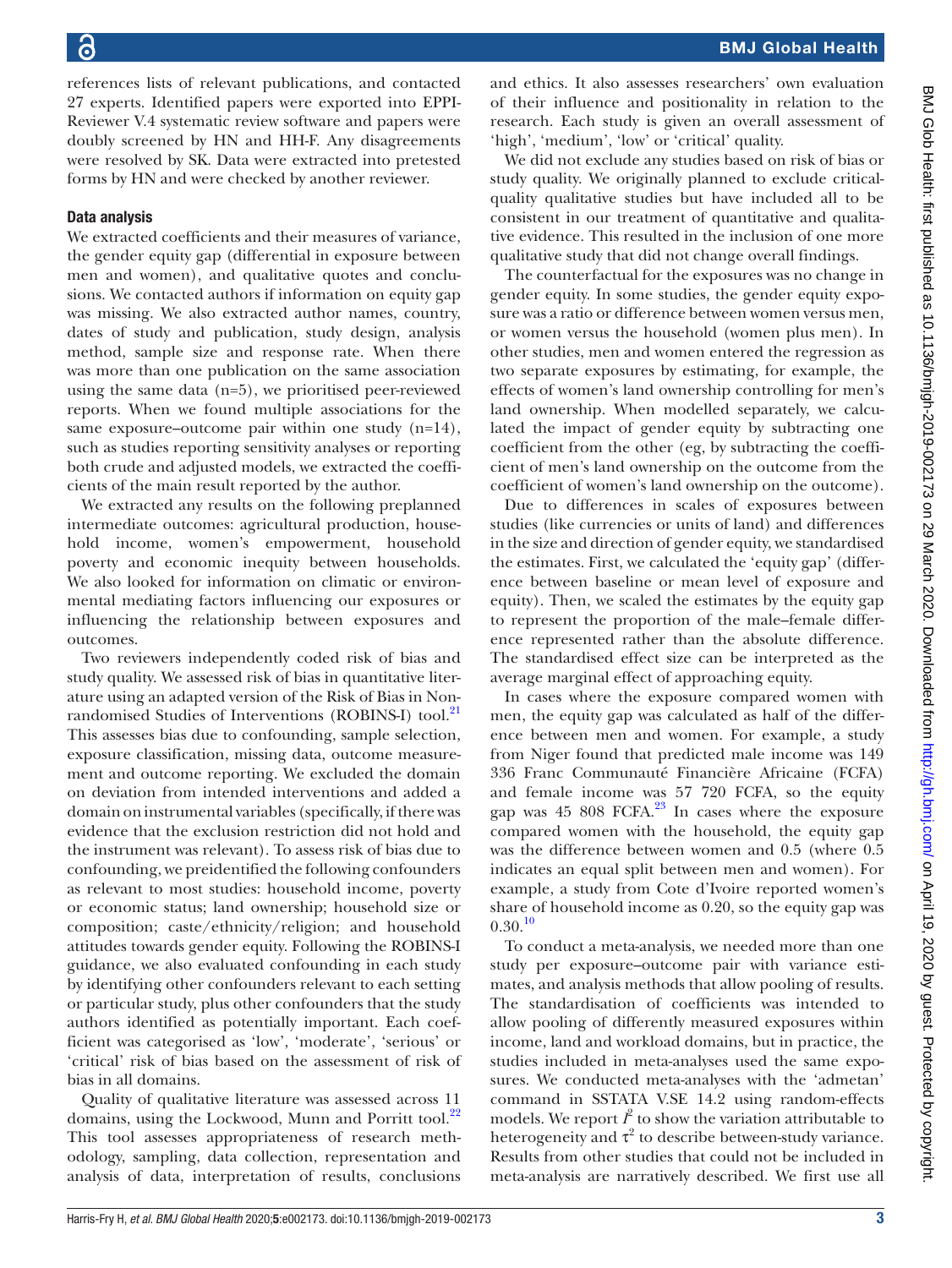

<span id="page-3-0"></span>Figure 1 Flowchart of the study selection process.

available evidence and then describe sensitivity to risk of bias where possible.

Planned additional analyses aimed to identify geographical variation, intermediate outcomes and evidence of environmental influences on these effects. These secondary aims and the inclusion of qualitative evidence were intended to explain variance in results and avoid doing a 'black box' review of limited policy relevance.

## **RESULTS**

We screened 19 820 studies and included 34 for analysis, as shown in [figure](#page-3-0) 1. In the quantitative literature we found 25 studies from 24 publications containing 39 results.[10 23–45](#page-12-20) Against protocol, we included a working paper by Senauer and Garcia, $27$  rather than the journal article, $46$  because it used more waves of a panel and it

reported on more relevant outcomes. In the qualitative literature, we found nine studies from seven publications.[47–53](#page-13-1)

Characteristics of included studies are given in [online](https://dx.doi.org/10.1136/bmjgh-2019-002173) [supplementary table 4](https://dx.doi.org/10.1136/bmjgh-2019-002173). Most evidence came from sub-Saharan Africa (n=20, 34%), followed by South Asia  $(n=7, 21\%)$ , East Asia and Pacific  $(n=5, 15\%)$  and Latin America (n=2, 6%). Publication dates for the quantitative studies ranged from 1988 to 2018, whereas all qualitative studies were published in the last decade.

In the quantitative studies, the most common exposure was gender inequities in income, and the most common outcome was share of household expenditures spent on food (food share). No studies reported on women's nutritional status or their dietary quality. Most quantitative studies carried a high risk of bias, ranging from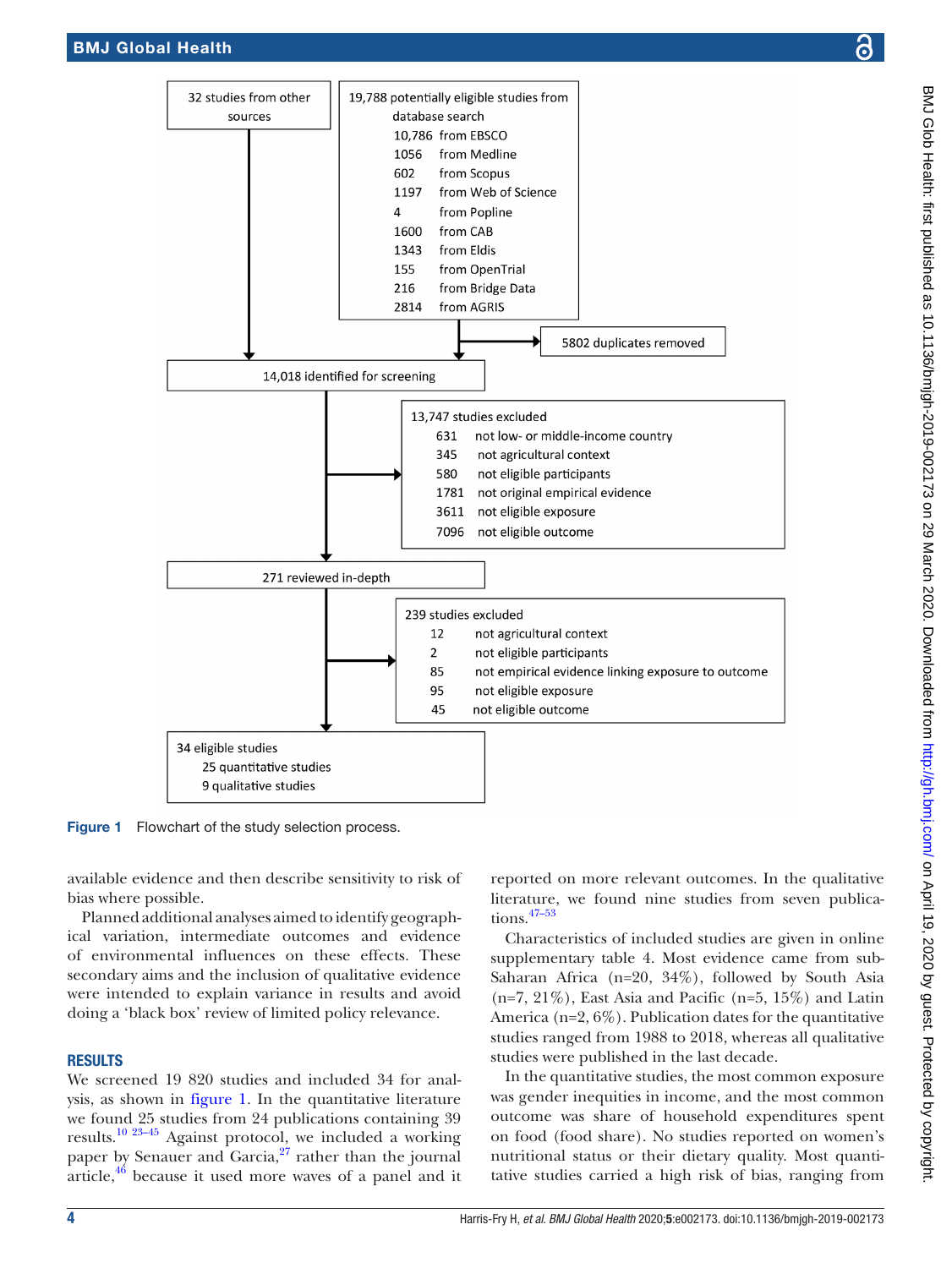moderate  $(n=4)$  to critical  $(n=16)$  ([online supplemen](https://dx.doi.org/10.1136/bmjgh-2019-002173)[tary table 5](https://dx.doi.org/10.1136/bmjgh-2019-002173)) mainly because the exposures are difficult to experimentally manipulate, so most studies applied econometric causal inference methods to observational data or reported correlational evidence. Instrumental variables were often assessed as inadequate; fixed-effects models often failed to account for unobserved; timevarying confounding; and risk of misclassifying exposures was also common.

In qualitative literature, the most common exposures were income and workloads (both n=5), and the most common outcome was household food security (n=5). Quality ranged from critical (n=1) to high (n=2) [\(online supplementary table 6\)](https://dx.doi.org/10.1136/bmjgh-2019-002173). Common limitations were the lack of methodological detail on analysis and interpretation of results, and lack of consideration of bias introduced by the researchers' influence. Quality of quantitative and qualitative evidence is not comparable because we used different appraisal tools.

#### Gender equity in earned income, wage rates and workforce participation

Twelve quantitative studies with varied risk of bias reported associations between gender equity in income and household food security, where food security was measured as food share, (log) food expenditure and Household Food Insecurity Access Scale. Results were highly heterogeneous ([table](#page-5-0) 1 and [figure](#page-7-0) 2).

Eight studies reported associations between income equity and household food share. Positive associations were observed in Mexico,<sup>[45](#page-13-2)</sup> Cote d'Ivoire<sup>10</sup> and rural Maharashtra (India) $^{26}$ ; null results in Bangladesh, $^{24}$ Malawi $^{35}$  $^{35}$  $^{35}$  and Burkina Faso $^{31}$ ; and negative associations in rural Kerala and Bihar (India). $^{26}$  Consistent with this, a meta-analysis of six studies (excluding two due to their different analysis methods) showed overall null (0.3 percentage points, 95% CI −4.2 to 4.9), highly heterogeneous  $(l^2 \ 91.7\%, \ \tau^2 \ 28.5)$  unstandardised results for women's relative income on the share of household budget spent on food [\(figure](#page-7-0) 2). Excluding a further two studies due to lack of information provided to calculate an equity gap, a meta-analysis of the four standardised results also showed null findings (−0.32, 95% CI −1.99 to 1.35) ([figure](#page-7-0) 2).

Five studies, all from sub-Saharan Africa, measured food security in terms of total food expenditures. Positive associations were observed in Cote d'Ivoire $^{29}$  $^{29}$  $^{29}$  and one study from Malawi,<sup>34</sup> whereas another study from Malawi<sup>35</sup> and Niger $^{23}$  $^{23}$  $^{23}$ found no association, and a study from Nigeria found a negative result.<sup>28</sup> We could not pool estimates due to lack of variance measures. Of note, the study from Niger also found that the timing of men's income flows had no impact on expenditure, whereas the timing of women's income flows did affect food expenditures.<sup>2</sup>

A sensitivity analysis of all 12 studies on household food security indicates that results are sensitive to risk of bias, with the three studies carrying the lowest risk of bias (from Mexico, $45$  Cote d'Ivoire<sup>29</sup> and Senegal<sup>30</sup>), showing

that increasing women's relative income or employment increased food security. In Mexico, an increase in women's share of income of one percentage point was associated with 7.0 percentage points (95% CI 2.62 to 11.28) higher food budget share.[45](#page-13-2) To minimise risk of confounding, the authors used a randomised cash transfer programme (Progressa) as an instrument for women's income share. In a study from Cote d'Ivoire, where men and women often farm different crops on separate plots, the authors used rainfall shocks to instrument income changes for men and women. A 10% increase in income from femalecontrolled crops was associated with a 2% increase in food consumption, whereas the same increase in income from male-controlled crops gave a smaller increase in food consumption of  $0.6\%$ <sup>[29](#page-12-26)</sup> Finally, in Senegal, women's employment in the horticultural export sector was positively associated with households' perceived food security (Household Food Insecurity Access Scale): households in which any women were employed had 11.3% lower probability of food insecurity, whereas male employment gave null results.<sup>[30](#page-12-29)</sup> However, women had a higher probability of being employed, so closing the gender gap would decrease food security.

Only one study reported associations between income equity and children's diets, showing that neither mothers' nor fathers' predicted wages were associated with their preschoolers' calorie adequacy ratio in the rural Philippines.<sup>[27](#page-12-21)</sup>

Five studies reported child anthropometric outcomes. Four studies reported associations between income equity and height-for-age, with studies from India<sup>25</sup> and Burkina Faso<sup>31</sup> showing positive associations (lower prevalence of low height-for-age) and another two from the Philippines<sup>[27](#page-12-21)</sup> and Kenya<sup>32</sup> showing no association with mean height-for-age. Two studies from the Philippines $^{27}$  and Burkina Faso $^{31}$  showed no association with weight-for-height. For weight-for-age, a Tanzanian study showed a negative association, $33$  but the Burkina Faso study showed a positive association (lower prevalence of low weight-for-age).<sup>31</sup> Results could not be pooled due to different analysis methods and lack of variance estimates, and we could not assess sensitivity to risk of bias because they were all rated critical.

Qualitative literature indicated that relative earned income was an important determinant of household food security<sup>51 53</sup> and dietary quality,<sup>49</sup> but that gender norms determining participation in income-generating activities limited this. Findings agreed within and between studies. In Malawi,  $51$  Tanzania and Nicaragua,  $53$  there was a common perception that men spent too much of their income on personal expenses, whereas women's income was used for the household and to buffer against shocks to income, thereby (the authors argue) improving food security.<sup>53</sup> However, gender norms determining participation in income-generating activities were found to suppress this. For example, a Malawian study reported that gender norms determining the participation in crop sales (such as lack of mobility inhibiting women from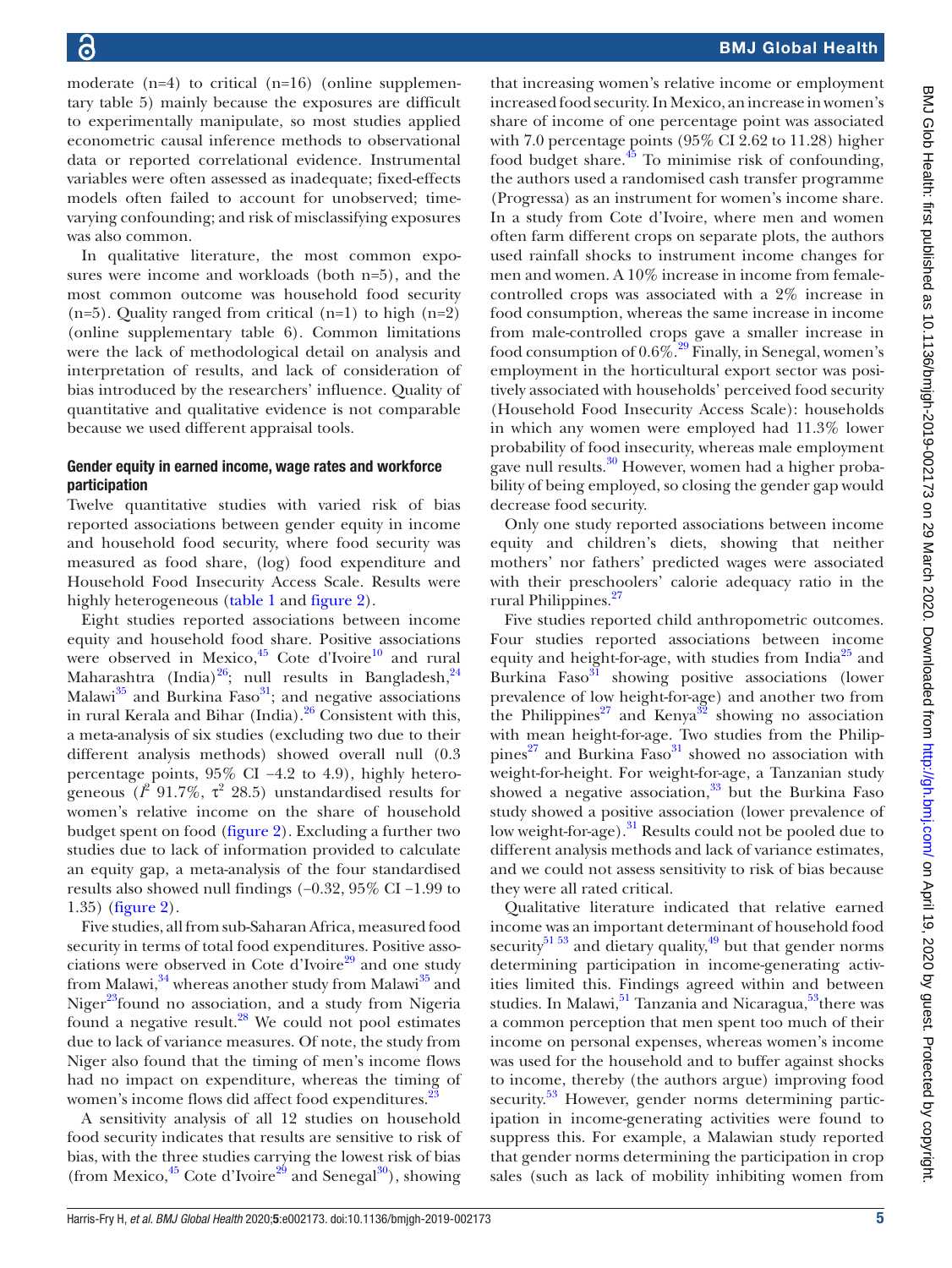<span id="page-5-0"></span>

| τ<br><b>Table</b>                                   | Associations between gender equity in income and food security, diets and nutritional status |                                |           |       |               |               |                    |                        |                        |
|-----------------------------------------------------|----------------------------------------------------------------------------------------------|--------------------------------|-----------|-------|---------------|---------------|--------------------|------------------------|------------------------|
|                                                     | Exposure                                                                                     | nalysis<br>₹                   | Year      | z     | Equity gap    | <b>Effect</b> | 95% CI             | Standardised<br>effect | Standardised<br>95% CI |
| Outcome: food share (not included in meta-analysis) |                                                                                              |                                |           |       |               |               |                    |                        |                        |
| Lachaud <sup>31</sup>                               | household income<br>Women's share of                                                         | 2-stage tobit                  | 1994      | 4744  | $0.26*$       | 2.36          | $0.25$ to $4.47$   | 0.62                   | 0.07 to 1.18           |
| McCarthy and Kilic <sup>35</sup>                    | income versus men earn all<br>Women earn all unpooled                                        | $\mathbb{E}$<br>$\vec{\omega}$ | 2010-2013 | 3858  | $0.06\dagger$ | 0.70          | $-1.46$ to 2.85    | 0.00                   | $-0.00$ to 0.00        |
| Outcome: Ln (food expenditure)                      |                                                                                              |                                |           |       |               |               |                    |                        |                        |
| Hopkins et al <sup>23</sup>                         | Women's income versus<br>men's                                                               | <b>2SLS</b>                    | 1990      | 452   | 45808         | 0.00          | ι                  | 0.01                   |                        |
| Duflo and Udry <sup>29</sup>                        | Change in women's income 2SLS<br>versus change in men's                                      |                                | 1985-1988 | 973   | 0.711         | 0.17          | H                  | 0.12                   | J.                     |
| Josephson <sup>34</sup>                             | agricultural income versus<br>Change in women's Ln<br>men's                                  | D, W<br>ä                      | 2010-2013 | 693   | 0.89†         | 0.15          | Т                  | 0.13                   | Т                      |
| Aromolaran <sup>28</sup>                            | household income<br>Women's share of                                                         | <b>2SLS</b>                    | 1999-2000 | 2573  | $0.20*$       | $-0.13$       | $-0.23$ to $-0.03$ | $-0.03$                | $-0.05$ to $-0.01$     |
| Outcome: food expenditure                           |                                                                                              |                                |           |       |               |               |                    |                        |                        |
| McCarthy and Kilic <sup>35</sup>                    | income versus men earn all<br>Women earn all unpooled                                        | SFE<br>$\vec{o}$               | 2010-2013 | 3858  | 0.06†         | 0.06          | $-0.04$ to 0.17    | 0.03                   | $-0.00$ to 0.00        |
| Outcome: Household Food Insecurity Access Scale     |                                                                                              |                                |           |       |               |               |                    |                        |                        |
| Van den Broeck et al <sup>30</sup>                  | agricultural export sector<br>Women's employment in<br>versus men's                          | GiO                            | 2013-2016 | 461   | $-0.07$       | $-0.15$       | T                  | 0.01                   | I.                     |
|                                                     | Outcome: child's energy adequacy ratio (intakes/requirements)                                |                                |           |       |               |               |                    |                        |                        |
| Senauer and Garcia <sup>27</sup>                    | Mother's wage versus<br>father's                                                             | <b>2SLS</b>                    | 1983-1984 | 2320  | 0.01          | 0.07          | J.                 | 0.00                   | $\mathbf{I}$           |
| Outcome: height-for-age z-score                     |                                                                                              |                                |           |       |               |               |                    |                        |                        |
| Senauer and Garcia <sup>27</sup>                    | Mother's wage versus<br>father's                                                             | <b>2SLS</b>                    | 1983-1984 | 2320  | 0.01          | 0.38          | I.                 | 0.00                   | T                      |
| Marinda <sup>32</sup>                               | Mothers' income minus<br>men's                                                               | <b>2SLS</b>                    | 2003      | 129   | Ш             | $-0.00$       | Ш                  | п                      | п                      |
| Outcome: low height-for-age                         |                                                                                              |                                |           |       |               |               |                    |                        |                        |
| Gaiha and Kulkarni <sup>25</sup>                    | Male-female wage<br>difference                                                               | Poisson                        | 1994      | 26854 | 1.06†         | $-0.07$       | $-0.01$ to $-0.13$ | $-0.08$                | $-0.01$<br>$-0.14$ to  |
| Lachaud <sup>31</sup>                               | household income<br>Women's share of                                                         | 2-stage probit                 | 1994      | 1352  | $0.28*$       | $-0.23$       | $-0.43$ to $-0.03$ | $-0.03$                | $-0.06$ to $-0.00$     |
|                                                     |                                                                                              |                                |           |       |               |               |                    |                        | Continued              |

BMJ Glob Health: first published as 10.1136/bmigh-2019-002173 on 29 March 2020. Downloaded from http://gh.bmj.com/ on April 19, 2020 by guest. Protected by copyright. BMJ Glob Health: first published as 10.1136/bmjgh-2019-002173 on 29 March 2020. Downloaded from <http://gh.bmj.com/> BMJ Glob Health: First published by copyright.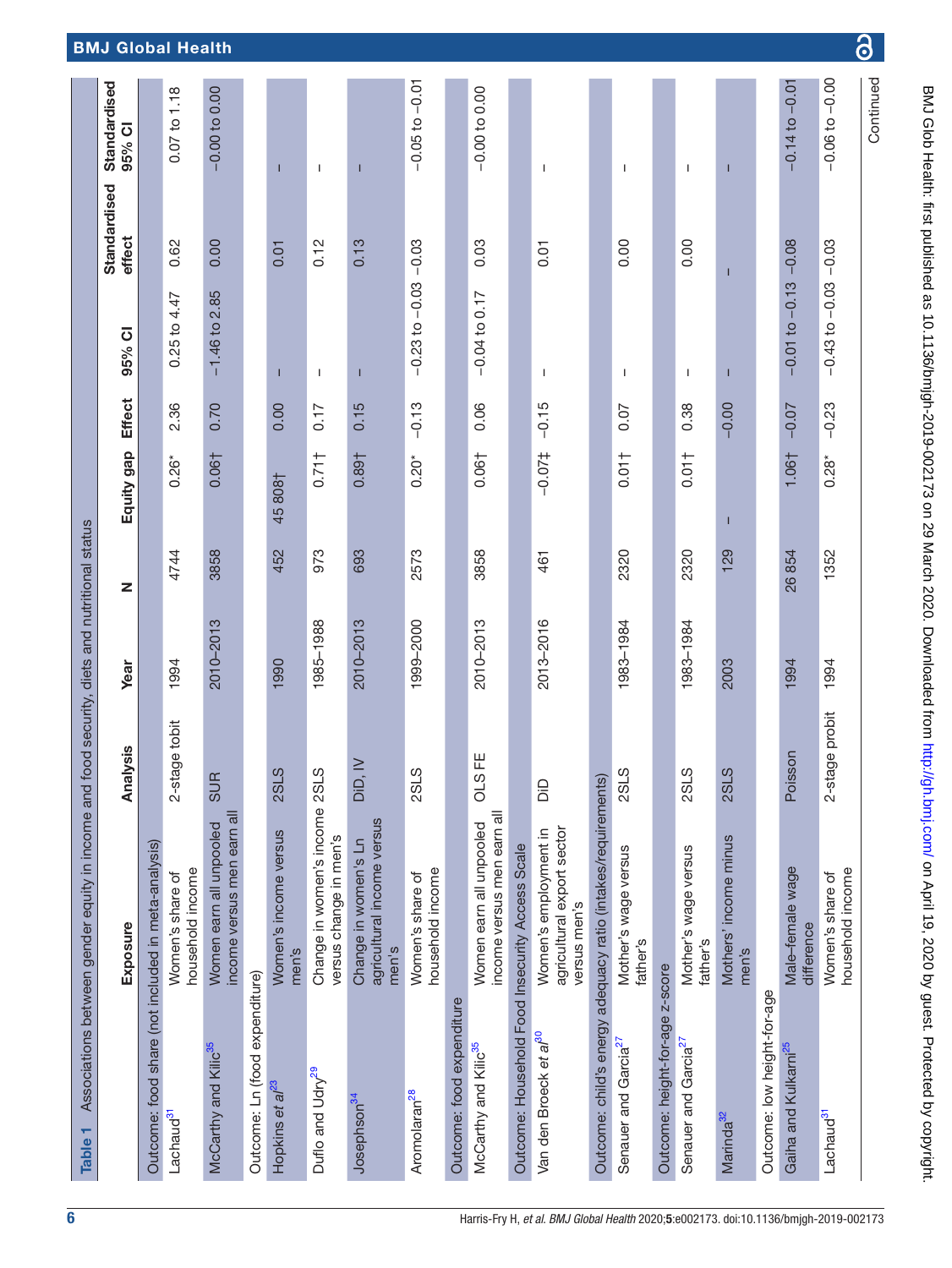|  | Harris-Fry H, <i>et al. BMJ Global Health</i> 2020;5:e002173. doi:10.1136/bmjgh-2019-002173 |
|--|---------------------------------------------------------------------------------------------|

| Table 1 Continued                  |                                                                                    |             |           |      |                          |                  |                            |                                        |                    |
|------------------------------------|------------------------------------------------------------------------------------|-------------|-----------|------|--------------------------|------------------|----------------------------|----------------------------------------|--------------------|
|                                    | Exposure                                                                           | Analysis    | Year      | Z    | Equity gap Effect        |                  | 95% CI                     | Standardised<br>Standardised<br>effect | 95% CI             |
| Outcome: weight-for-height z-score |                                                                                    |             |           |      |                          |                  |                            |                                        |                    |
| Senauer and Garcia <sup>27</sup>   | Mother's wage versus<br>father's                                                   | <b>2SLS</b> | 1983-1984 | 2320 |                          | $0.01$ + $-0.19$ | I                          | $-0.00$                                | I                  |
| Outcome: low weight-for height     |                                                                                    |             |           |      |                          |                  |                            |                                        |                    |
| Lachaud <sup>31</sup>              | household income<br>Women's share of                                               | Probit      | 1994      | 1352 | $0.28$ <sup>*</sup>      | $-0.09$          | $-0.43$ to 0.25 $-0.00$    |                                        | $-0.01$ to 0.01    |
| Outcome: weight-for-age z-score    |                                                                                    |             |           |      |                          |                  |                            |                                        |                    |
| Shoo <sup>33</sup>                 | Mother has a non-farming<br>source of income versus<br>father                      | OLS         | 2011      | 152  | $\overline{\phantom{a}}$ | $-0.04$          | I                          | I                                      | I                  |
| Outcome: low weight-for-age        |                                                                                    |             |           |      |                          |                  |                            |                                        |                    |
| Lachaud <sup>31</sup>              | household income<br>Women's share of                                               | Probit      | 1994      | 1352 | $0.28*$                  | $-0.27$          | $-0.47$ to $-0.07$ $-0.04$ |                                        | $-0.06$ to $-0.01$ |
|                                    | "Difference between observed level of exposure and perfect equity, defined as 0.5. |             |           |      |                          |                  |                            |                                        |                    |

†Half of the difference between men and women.

†Half of the difference between men and women.<br>‡Calculated in a Bayesian combination as the difference in probability that a man versus a woman works in the horticultural export sector. ‡Calculated in a Bayesian combination as the difference in probability that a man versus a woman works in the horticultural export sector.

. The model in-difference; FE, fixed effects; IV, instrumental variable; Ln, Natural logarithm; OLS, ordinary least squares; 2SLS, two-stage least squares; SUR, seemingly unrelated panel DiD, difference-in-difference; FE, fixed effects; IV, instrumental variable; Ln, Natural logarithm; OLS, ordinary least squares; 2SLS, two-stage least squares; SUR, seemingly unrelated panel regression. regression.

7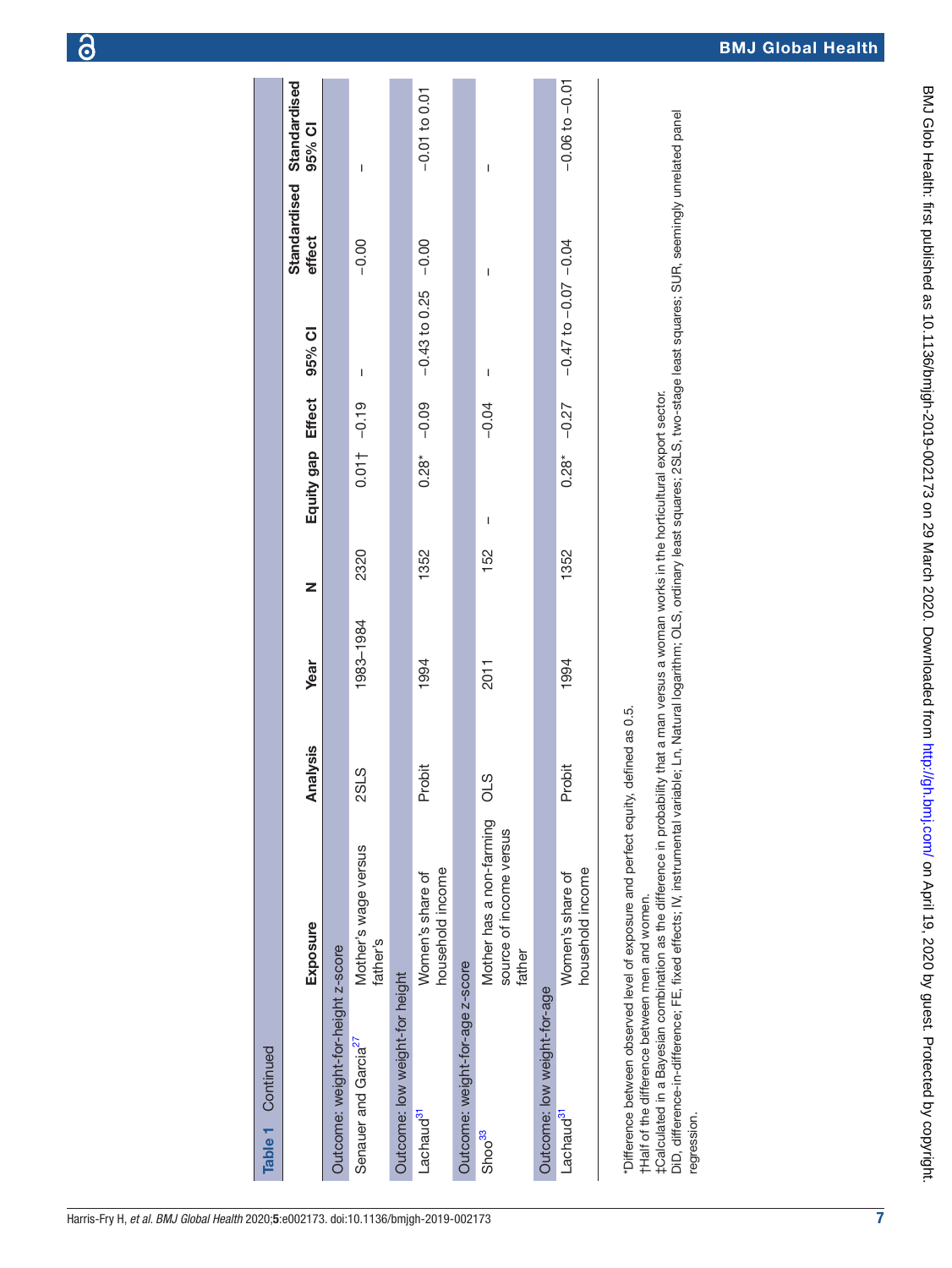

<span id="page-7-0"></span>Figure 2 Forest plot of effects of women's share of household income and women's share of household land on percentage share of household expenditures spent on food. Weights are from random-effects models. Equity gap was calculated as the difference between perfect equity (0.5) and women's proportion of income or land. *I*<sup>2</sup> for women's share of income=91.7% unstandardised effects; 94.2% standardised effects.  $l^2$  for women's share of land=89.3% unstandardised effects; 97.8% standardised effects. \*, rural Kerala; †, rural Maharashtra; ‡, rural Bihar; Std., standardised.

travelling to more lucrative markets) limited women's earned income. Those who did earn income customarily handed it over to men.<sup>[53](#page-13-5)</sup>

In the African studies, respondents placed emphasis on conflict between men's and women's overspending decisions, and perceptions that men were spending the money irresponsibly. In contrast, respondents from a Nepali study focused more on their perceptions of duty and deference to their husbands, and explanations that men who earn income deserve larger allocations of food, as described by one female respondent: 'They will only earn and bring the money if they have fulfilled their appetite. They will only be able to work if they eat properly' (Morrison *et al*, p380)[[49](#page-13-4)].

#### Gender equity in ownership and use of land

Nine studies (11 results) reported associations between land and/or livestock equity on household food security ([table](#page-8-0) 2 and [figure](#page-7-0) 2), including seven studies on equity in land,  $36-38\frac{40-43}{3}$  one on equity in livestock  $39\frac{1}{3}$  and another on a combined exposure of land and livestock.<sup>38</sup>

Six results related gender equity in land ownership to food share. Two were positive, with a three to five percentage point increase in food share from a one percentage point increase in women's share of household agricultural land in Ghana. $43$  The other four results women's share of land in Malaysia,<sup>40</sup> women's versus men's land at marriage in an Indonesian matrilineal context,[38](#page-12-35) women's versus men's land use certificates in Vietnam $^{37}$  and joint land titling in Ethiopia<sup>41</sup>—were null or very small (<1% difference). A meta-analysis of the three unstandardised results that reported variance estimates [\(figure](#page-7-0) 2) showed overall null findings (2.72, 95% CI –0.52 to 5.96) and high heterogeneity ( $\bar{I}^2$  89.3%,  $\tau^2$  6.4). Meta-analysis of the standardised results was also null (0.96, 95% CI –0.69 to 2.61).

One study reported associations between equity in land and food expenditure, showing no differences in food expenditure between households where land was held

jointly by men and women in Ethiopia, compared with head-only land certification.<sup>41</sup>

Two studies reported associations between equity in land and household dietary diversity, showing mixed results. In India, women's name on land title (compared with men's) was not associated with household dietary diversity.[36](#page-12-33) In Zambia, a one-unit increase in the proportion of household land farmed by women was associated with 20% higher dietary diversity.[42](#page-13-8) However, women farmed a larger proportion of land than men, so increasing equity by reducing the share of land farmed by women would lower dietary diversity.<sup>[42](#page-13-8)</sup>

The single study reporting on gender equity in livestock found that increasing women's share of household livestock assets in Indonesia was associated with a lower food share  $(15$  percentage points, no variance estimate),  $39$ whereas the study that combined land and livestock into one exposure found very large increases in food share with increasing equity in Ethiopia. The authors found that decreasing husbands' land and livestock assets by 10% and increasing wives' assets by 10% would increase the food share by 64 percentage points.<sup>[38](#page-12-35)</sup>

Out of the 11 results on land and/or livestock equity on food security, the two with comparatively lower risk of bias—both investigating effects of land titling—showed positive associations with food security.<sup>37 41</sup> The results on land and livestock equity from other studies (all rated critical risk of bias) were more mixed.

No studies reported associations between land or livestock equity and maternal or child diets, or maternal body mass index. We found one study on child nutritional status, which was from Kenya. The value of women's livestock ownership was positively associated with height-for-age and weight-for-age z-scores, but not weight-for-height, whereas men's livestock was not associ-ated with any anthropometric indicators.<sup>[44](#page-13-9)</sup>

The three qualitative studies on gender inequities in land or livestock were from Malawi, $51$  Tanzania $53$  and Ethiopia,<sup>53</sup> and they all described relationships with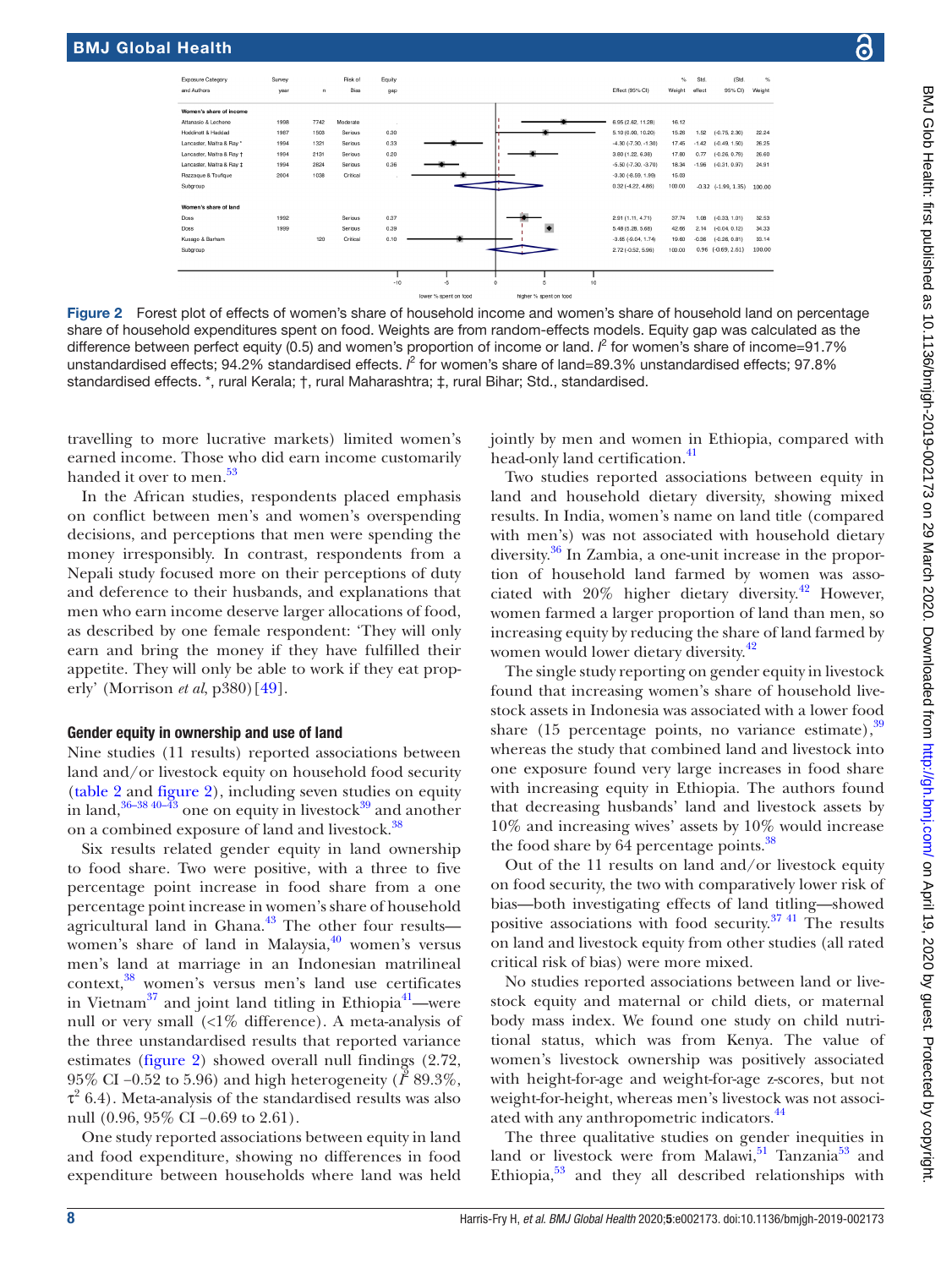<span id="page-8-0"></span>

| Table 2                                  | Associations between gender equity in land and/or livestock and food security, diets and nutritional status |                   |           |       |                   |                   |                  |                        |                        |
|------------------------------------------|-------------------------------------------------------------------------------------------------------------|-------------------|-----------|-------|-------------------|-------------------|------------------|------------------------|------------------------|
|                                          | Exposure                                                                                                    | Analysis          | Years     | Z     | Equity gap        | <b>Effect</b>     | 95% CI           | Standardised<br>effect | Standardised<br>95% CI |
|                                          | Outcome: food share (not included in meta-analysis)                                                         |                   |           |       |                   |                   |                  |                        |                        |
| Menon et al <sup>37</sup>                | Women have land use<br>certificate versus men                                                               | OLS <sub>FE</sub> | 2004-2008 | 14826 | $0.19*$           | 0.60              | J.               | 0.11                   | $\mathbf{I}$           |
| Muchomba <sup>41</sup>                   | Joint land titling versus men<br>only                                                                       | Oio               | 1994-2009 | 1061  | 1.001             | 0.10‡             | T                | 0.10                   | п                      |
| Quisumbing and<br>Maluccio <sup>38</sup> | marriage versus husband's,<br>Ln wife's land size at<br>in hectares                                         | <b>2SLS</b>       | I         | 114   | $0.24*$           | 8.40              | T                | 2.01                   | $\overline{1}$         |
| Quisumbing and<br>Maluccio <sup>38</sup> | livestock at marriage versus<br>husband's, in Ethiopian birr<br>Ln value of wife's land and                 | <b>2SLS</b>       | 1997      | 1347  | $0.85*$           | 642.3             | T                | 545.8                  | Т                      |
| Pangaribowo <sup>39</sup>                | Women's share of household<br>livestock assets                                                              | OLS               | 1997-2007 | T     | J.                | $-15.2$           | T                | I                      | $\mathbf{I}$           |
| Outcome: Ln (food expenditure)           |                                                                                                             |                   |           |       |                   |                   |                  |                        |                        |
| Muchomba <sup>41</sup>                   | Joint land titling versus men<br>only                                                                       | Gia               | 1994-2009 | 1061  | 1.001             | 0.43 <sup>‡</sup> | -1               | 0.43                   | $\mathbf{I}$           |
|                                          | Outcome: Ln (household food diversity count)                                                                |                   |           |       |                   |                   |                  |                        |                        |
| Kumar <sup>42</sup>                      | Share of household land size<br>farmed by women (jointly or<br>individually)                                | 0LS               | 1986      | 213   | $-0.10$ §         | 0.18              | $0.10$ to $0.27$ | $-0.02$                | $-0.03$ to $-0.01$     |
|                                          | Outcome: household dietary diversity score                                                                  |                   |           |       |                   |                   |                  |                        |                        |
| Santos et al <sup>36</sup>               | Women's name on land title<br>versus men's                                                                  | PSM and OLS       | 2012      | 1035  | 0.25 <sub>†</sub> | $-0.06$           | $-0.26$ to 0.14  | $-0.02$                | $-0.06$ to $0.03$      |
| Outcome: height-for-age z-score          |                                                                                                             |                   |           |       |                   |                   |                  |                        |                        |
| Jin and lannotti <sup>44</sup>           | minus men's (solely owned),<br>Women's livestock value<br>(solely or jointly owned)<br>in Kenyan shillings  | OLS               | 2010      | 183   | $1.26+$           | 0.10              | I                | 0.13                   | $\overline{1}$         |
| Outcome: weight-for-height z-score       |                                                                                                             |                   |           |       |                   |                   |                  |                        |                        |
| Jin and lannotti <sup>44</sup>           | minus men's (solely owned),<br>Women's livestock value<br>(solely or jointly owned)<br>in Kenyan shillings  | 0LS               | 2010      | 183   | 1.261             | 0.01              | I                | 0.01                   | Ť                      |
| Outcome: weight-for-age z-score          |                                                                                                             |                   |           |       |                   |                   |                  |                        |                        |
|                                          |                                                                                                             |                   |           |       |                   |                   |                  |                        | Continued              |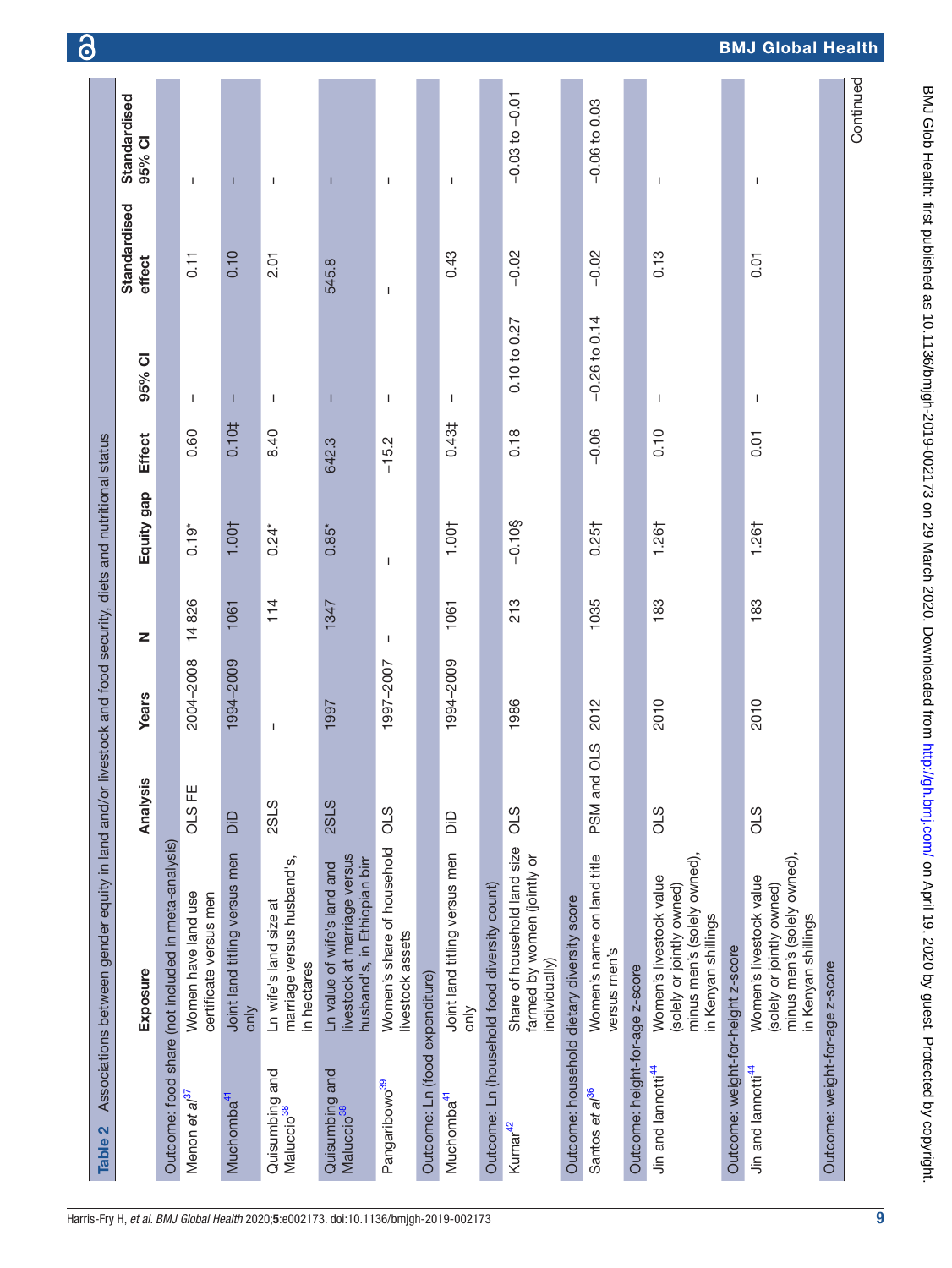| Table 2 Continued              |                                                                                                                                                                                                                                                                                                                                                                                                                                |                 |              |     |                   |      |        |        |                                        |
|--------------------------------|--------------------------------------------------------------------------------------------------------------------------------------------------------------------------------------------------------------------------------------------------------------------------------------------------------------------------------------------------------------------------------------------------------------------------------|-----------------|--------------|-----|-------------------|------|--------|--------|----------------------------------------|
|                                | Exposure                                                                                                                                                                                                                                                                                                                                                                                                                       | S<br>Analysi    | <b>Years</b> |     | Equity gap Effect |      | 95% CI | effect | Standardised<br>Standardised<br>95% CI |
| Jin and lannotti <sup>44</sup> | minus men's (solely owned),<br>Women's livestock value<br>(solely or jointly owned)<br>in Kenyan shillings                                                                                                                                                                                                                                                                                                                     | STO             | 2010         | 183 | 1.261             | 0.05 |        | 0.06   |                                        |
|                                | DiD, difference-in-difference; FE, fixed effects; Ln, Natural logarithm; OLS, ordinary least squares; PSM, propensity score matching; 2SLS, two-stage least squares.<br>‡Combined effects on budget spent on homegrown foods and market-bought foods.<br>§Difference between observed level of exposure and perfect equity,<br>"Half of the difference between men and women.<br>tAssuming all assets should be jointly owned. | defined as 0.5. |              |     |                   |      |        |        |                                        |

BMJ Glob Health: first published as 10.1136/bmjgh-2019-002173 on 29 March 2020. Downloaded from http://gh.bmj.com/ on April 19, 2020 by guest. Protected by copyright BMJ Glob Health: first published as 10.1136/bmjgh-2019-002173 on 29 March 2020. Downloaded from <http://gh.bmj.com/> BMJ Glob Health: First published by copyright.

food security rather than diets or nutritional status. They found that, while gender equity could improve food security, this was likely constrained by other ways that men control decisions. For example, a Malawian study on matrilineal land inheritance reported that, although women owned land, men controlled decisions about how the land was used. $51$  In Tanzania and Ethiopia, women expressed similar concerns about their lack of control over decisions about livestock management and income generation.<sup>53</sup>

## Gender equity in time use and workloads

Only one quantitative study, rated critical risk of bias, reported on gender inequity in time use. The gender gap was large: women in Zambia spent around 621 hours/ year more than men on household maintenance.<sup>[42](#page-13-8)</sup> Compared with men, women's time spent on household maintenance had smaller associations with household dietary diversity, although neither effect was statistically significant.<sup>[42](#page-13-8)</sup>

Workload was a common theme in the qualitative literature. Women's comparatively higher work burdens and lack of household support from men for childcare and cooking were linked to poorer diets for women and children. For example, in India, women's higher work burdens in the fields came at the expense of their time for cooking and eating sufficient food, as described by one village woman: 'The women keep working the whole day from early morning to late night, and if she is not feeling hungry then she won't eat and she will go to bed. Then early morning she again will start working and if they not having food properly then that is why they get sick' (Nichols, p1415).[\[48\]](#page-13-10) Women's comparatively higher workloads also added to their anxiety and lack of appetite.<sup>48</sup>

Nepalese women reported that they ate less if they did not work outside of the home. This extended to differences in the allocation of foods within women too: '*My sisters-in-law do lots of work within the home as well as outside the home, so I give them more food. They bring grasses, husks and firewood. I only cook food'* (Morrison *et al*, p380)[[49](#page-13-4)].

A lack of spousal support was also identified as limiting women's time available to provide for their children's nutrition, as summarised by a mother from rural Gambia: '*They* (husbands) *should be helping us but unfortunately they are not doing it. What can one do when a man says no!'* (Mwan gome *et al*, p169)[[50](#page-13-11)].

## Effects of gender equity on intermediate outcomes

None of the included studies reported on agricultural production, household poverty, or economic inequity. Two studies reported on indicators of household income, showing mixed results (one positive<sup>29</sup> and one null,  $35$  and another study reported positive associations between land equity and indicators of women's empowerment<sup>[36](#page-12-33)</sup> [\(table](#page-10-0) 3). We found no information on climatic or environmental influences.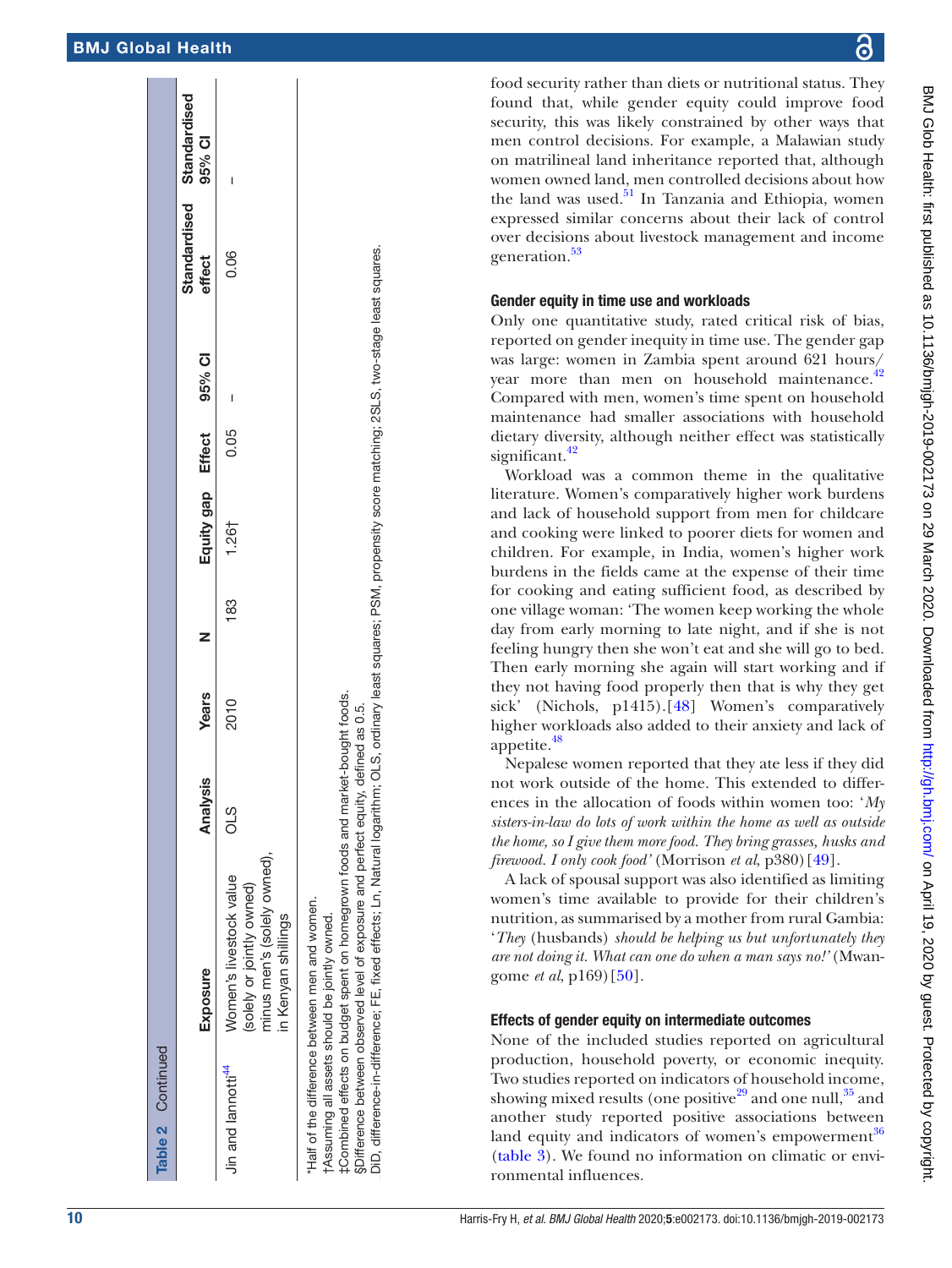<span id="page-10-0"></span>

| <b>Years</b><br>Analysis                                                                    |                                             | 1985-<br>1988<br><b>2SLS</b>                                              | ကိ<br>$2010-$<br>2013<br>OLS <sub>FE</sub>             |                                                           | 든<br>2012<br>PSM and<br>OLS                                                                                      | 든<br>2012<br>PSM and<br>OLS                                                 | 든<br>2012<br>PSM and<br>OLS                                                 | 든<br>2012<br>PSM and<br>0LS                                                 |                                                                                                                                                                                                               |
|---------------------------------------------------------------------------------------------|---------------------------------------------|---------------------------------------------------------------------------|--------------------------------------------------------|-----------------------------------------------------------|------------------------------------------------------------------------------------------------------------------|-----------------------------------------------------------------------------|-----------------------------------------------------------------------------|-----------------------------------------------------------------------------|---------------------------------------------------------------------------------------------------------------------------------------------------------------------------------------------------------------|
| Associations between gender equity and hypothesised intermediate outcomes<br><b>Outcome</b> |                                             | Ln total expenditure                                                      | expenditures per capita<br>Total consumption           |                                                           | a loan from a Self Help<br>Women take decisions<br>Group or microfinance<br>about whether to take<br>institution | Women take decisions<br>about purchase of<br>productive assets              | about food purchase and<br>consumption decisions<br>Women take decisions    | about how to use the plot<br>Women take decisions<br>of land                |                                                                                                                                                                                                               |
| Exposure                                                                                    | Gender inequity in income->household income | predicted change in men's<br>women's income versus<br>Predicted change in | income versus men earn all<br>Female earn all unpooled | Gender inequity in land or livestock->women's empowerment | title (solely or jointly) versus<br>Women's name on land<br>men's name only                                      | title (solely or jointly) versus<br>Women's name on land<br>men's name only | title (solely or jointly) versus<br>Women's name on land<br>men's name only | title (solely or jointly) versus<br>Women's name on land<br>men's name only | FE, fixed effects; Ln, Natural logarithm; OLS, ordinary least squares; PSM, propensity score matching; 2SL<br>"Half of the difference between men and women.<br>tAssuming all assets should be jointly owned. |
| S<br>Table:                                                                                 |                                             | Duflo and Udry <sup>29</sup>                                              | McCarthy and<br>Kilic <sup>35</sup>                    |                                                           | Santos et al <sup>36</sup>                                                                                       | Santos et al <sup>36</sup>                                                  | Santos et al <sup>36</sup>                                                  | Santos et al <sup>36</sup>                                                  |                                                                                                                                                                                                               |

FE, fixed effects; Ln, Natural logarithm; OLS, ordinary least squares; PSM, propensity score matching; 2SLS, two-stage least squares. FE, fixed effects; Ln, Natural logarithm; OLS, ordinary least squares; PSM, propensity score matching; 2SLS, two-stage least squares.

Equity<br>gap

 $\overline{z}$ 

2012 1035 0.25† 0.15 0.07 to 0.23 0.04 0.02 to 0.06

 $0.15$ 

 $0.25\dagger$ 

1035

0.07 to 0.23

0.04

0.02 to 0.06

2012 1035 0.25† 0.13 0.05 to 0.21 0.03 0.01 to 0.05

 $0.13$ 

 $0.25\dagger$ 

1035

 $0.05 to 0.21$ 

0.03

0.01 to 0.05

2012 1035 0.25† 0.13 −0.01 to 0.27 0.03 0.00 to 0.07

 $0.13$ 

 $0.25<sup>†</sup>$ 

1035

 $-0.01$  to  $0.27$ 

0.03

0.00 to 0.07

2012 1035 0.25† 0.14 0.08 to 0.20 0.04 0.02 to 0.05

 $0.14$ 

 $0.25<sup>†</sup>$ 

1035

0.08 to 0.20

0.04

0.02 to 0.05

973 0.71\* 0.18 – 0.13 –

 $\overline{1}$ 

 $0.18$ 

 $0.71*$ 

973

 $0.13$ 

 $\overline{1}$ 

3858 0.06\* 0.05 −0.03 to 0.13 0.00 0.00 to 0.00

 $-0.03$  to 0.13

0.05

 $0.06*$ 

3858

 $0.00$ 

0.00 to 0.00

gap Effect 95% CI

**Effect** 

95% CI

**Standardised** effect

**Standardised** 

Standardised 95% CI

**Standardised** 

BMJ Global Health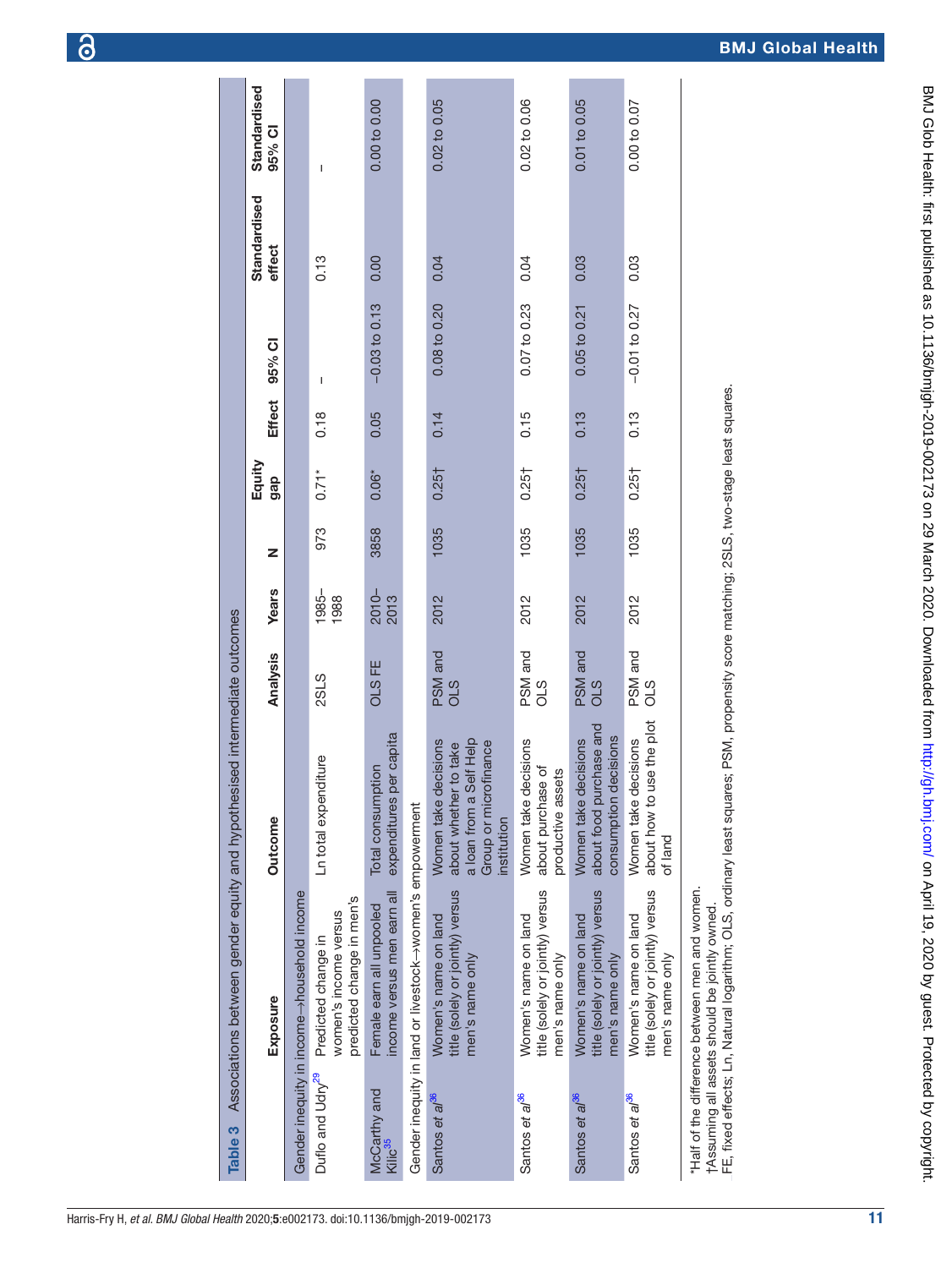#### Publication bias

Four studies were published as working papers (one rated 'moderate' and three rated 'critical' risk of bias), two were dissertations (both rated 'critical' risk of bias), and the rest were peer-reviewed articles. We do not report funnel plots or Eggar tests because of an insuffi-cient number of studies per exposure-outcome pairing.<sup>[54](#page-13-12)</sup>

#### **DISCUSSION**

Gender equity in income, land, and livestock ownership has heterogeneous associations with household food security in agricultural settings. Quality of evidence is considered low due to high risk of bias and lack of variance estimates, but results indicate more, positive associations between equity (in income and land ownership) and household food security in higher-quality studies. Qualitative studies suggest that impacts of gender equity in agriculture on food security may be suppressed by women's comparatively lower control over income or agricultural production processes. We lack evidence on workload equity, and maternal and child diets and nutritional status.

The heterogeneity in results may reflect regional or temporal variance, including different pathways to impact, or differences in study design, measurement, and analysis methods. Other reviews on the nutritional effects of women's empowerment<sup>11 55</sup> and women's time use<sup>[56](#page-13-13)</sup> also find varied results, and also point to measurement challenges as a possible explanation. Accurate measurement of gender equity is challenging, and may not always capture women's relative control over these resources. For example, women may have a land deed but not control decisions about the use of that land. This review highlights the need to develop more robustly measurable indicators of gender equity, and the need to test hypothesised pathways from gender equity to food security and nutrition outcomes.

Our research question is difficult to answer with randomised study designs because the societal structures underpinning gender gaps are difficult to experimentally manipulate and may take generations to change. Therefore, more advanced methods for causal identification are required to estimate the effects of gender inequities on nutrition outcomes, beyond linear regressions. As shown by Attanasio and Lechene,<sup>45</sup> different analysis methods will yield different results, illustrating the extent to which poor causal identification may compromise our conclusions. Many studies in our review employed various analytical methods to draw causal inference using observational data, and those using weaker methods, with high risk of confounding, may have compromised our conclu-sions.<sup>[45](#page-13-2)</sup>New research with robust alternative causal inference methods such as quasi-experimental designs, better data and metrics on gender equity, and increasing use of randomised field trials in agriculture-nutrition interventions, may provide more consistent results.

#### Strengths and limitations

Our review benefitted from a systematic approach, wide search, and duplicate assessment of study inclusion, risk of bias, and quality. However, our ability to conduct metaanalyses was limited by the heterogeneity of exposureoutcome pairings retrieved, and we found scarce evidence from Latin America, on maternal and child diets, and on gender equity in time use. This constrained us from conducting a planned sub-group analysis by region.

Publication bias and reporting bias are possible limitations, although the convention of publishing working papers and conference papers in the social sciences may reduce this risk. No studies registered protocols or analysis plans. These procedures, standard practice in medical trials, are not yet commonplace in the social sciences – one example of the challenges of assessing risk of bias in mixed-methods, interdisciplinary reviews.

Our selection of exposures restricts our review to a limited set of structural inequities. As indicated by the qualitative results, gender inequity in decision-making and control may mediate effects on nutrition. Careful qualitative work to understand barriers to overcoming inequities and pathways between inequities and nutrition outcomes is needed.

The ROBINS-I tool that we used is designed to appraise experiments in the biomedical sciences; we found it less appropriate for social science studies that use other causal inference methods. Also, because outcomes were not specified *a priori* (a convention not yet widely adopted outside of the biomedical sciences)*,* some highly prominent, otherwise high-quality economic studies were classified as 'moderate' risk of bias. $29\frac{45}{1}$  Quality assessment tools for multi-disciplinary reviews are needed.

#### **CONCLUSIONS**

There is limited evidence that closing the gender gap in agriculture will improve nutrition outcomes or dietary quality. Many potential policies could address gender inequities in agriculture, including laws to close gender wage gaps, women's land titling schemes, and equitable land inheritance laws.<sup>37</sup> Agricultural interventions could also be designed to redress inequities in agriculture, by ensuring that they do not disproportionately burden women and/or benefit senior men. $57$  This requires in-depth understanding of gender dynamics in agriculture, for different rural livelihood strategies, including gender differences in decision-making, workload, and access to inputs, services, markets, and social support. Beyond possible food security and nutritional benefits, such approaches are also worthwhile for reducing poverty<sup>57</sup> and improving well-being, if gender equity is considered a normative goal in its own right.

Acknowledgements We thank Professor Alan Dangour, Dr Rosemary Green and Professor Audrey Prost for their feedback on an earlier version.

Contributors HN, HH-F, BS and SK developed the protocol. HN ran the searches; HN and HH-F screened the results; and HN extracted the findings. All authors assessed risk of bias and interpreted the evidence. HH-F conducted the meta-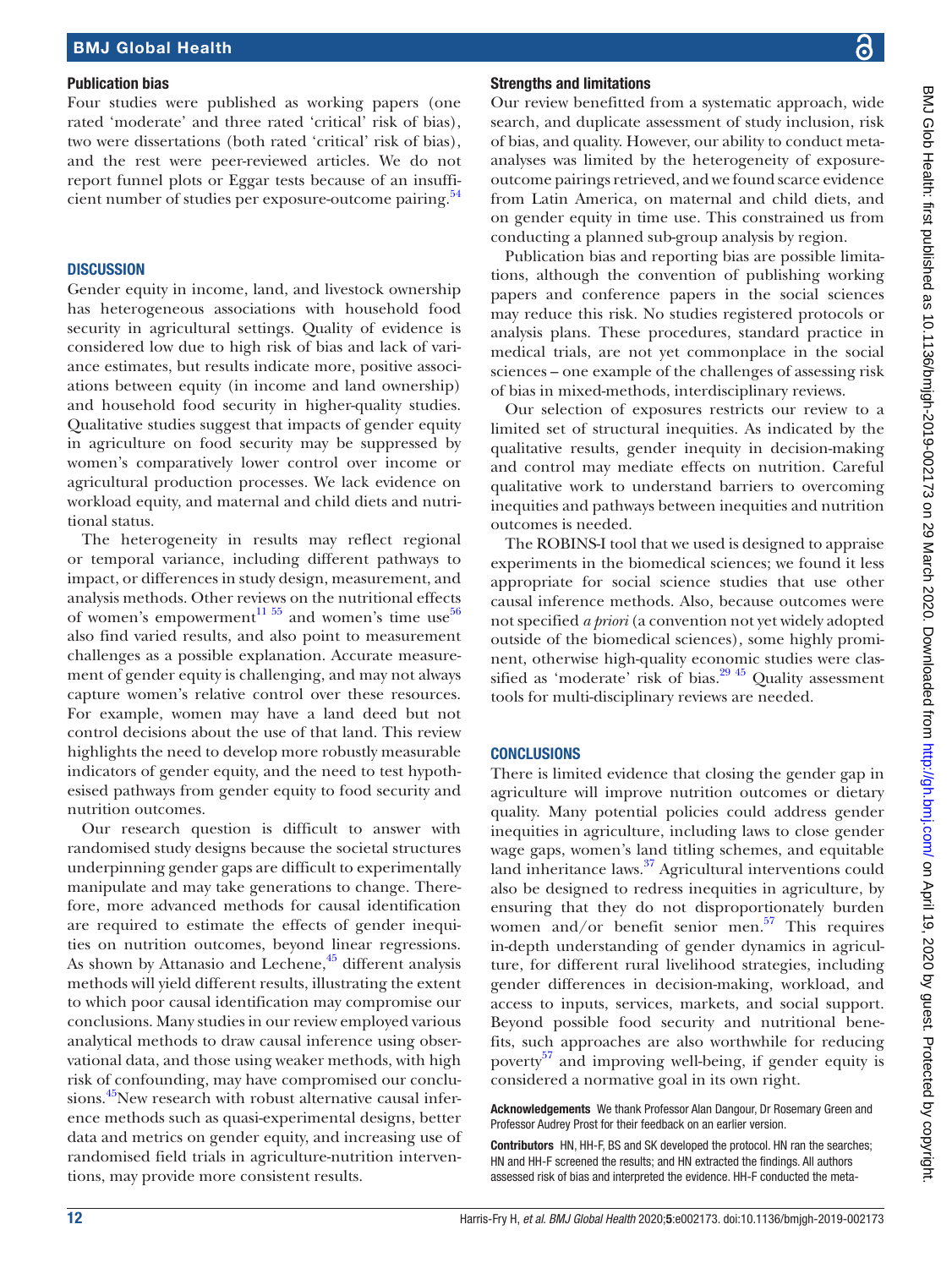analysis and led report writing with inputs from all authors. All authors read and approved the final manuscript.

Funding This research was funded by a Wellcome Trust grant (210794/Z/18/Z). Partial funding of author HH-F during the write-up period was funded by a Sir Henry Wellcome Fellowship (grant 210894/Z/18/Z). Time of the authors (HH-F and SK) was partially funded Bill & Melinda Gates Foundation and UK Government's Department for International Development (award number OPP1136656).

Disclaimer The funders had no role in the research.

Competing interests None declared.

Patient and public involvement Patients and/or the public were not involved in the design, or conduct, or reporting, or dissemination plans of this research.

Patient consent for publication Not required.

Provenance and peer review Not commissioned; externally peer reviewed.

Data availability statement No data are available.

Open access This is an open access article distributed in accordance with the Creative Commons Attribution 4.0 Unported (CC BY 4.0) license, which permits others to copy, redistribute, remix, transform and build upon this work for any purpose, provided the original work is properly cited, a link to the licence is given, and indication of whether changes were made. See: [https://creativecommons.org/](https://creativecommons.org/licenses/by/4.0/) [licenses/by/4.0/](https://creativecommons.org/licenses/by/4.0/).

#### ORCID iD

Helen Harris-Fry<http://orcid.org/0000-0003-2367-908X>

#### <span id="page-12-0"></span>**REFERENCES**

- 1 Development Initiatives. *2018 global nutrition report: shining a light to Spur action on nutrition*. Bristol, UK, 2018.
- <span id="page-12-1"></span>2 Bhutta ZA, Das JK, Rizvi A, *et al*. Evidence-based interventions for improvement of maternal and child nutrition: what can be done and at what cost? *[Lancet](http://dx.doi.org/10.1016/S0140-6736(13)60996-4)* 2013;382:452–77.
- <span id="page-12-2"></span>3 Kadiyala S, Harris J, Headey D, *et al*. Agriculture and nutrition in India: mapping evidence to pathways. *[Ann N Y Acad Sci](http://dx.doi.org/10.1111/nyas.12477)* 2014;1331:43–56.
- <span id="page-12-3"></span>4 Berti PR, Krasevec J, FitzGerald S. A review of the effectiveness of agriculture interventions in improving nutrition outcomes. *[Public](http://dx.doi.org/10.1079/PHN2003595)  [Health Nutr](http://dx.doi.org/10.1079/PHN2003595)* 2004;7:599–609.
- <span id="page-12-4"></span>5 Ruel MT, Quisumbing AR, Balagamwala M. Nutrition-sensitive agriculture: what have we learned so far? *[Glob Food Sec](http://dx.doi.org/10.1016/j.gfs.2018.01.002)* 2018;17:128–53.
- <span id="page-12-5"></span>6 Doss C, Kovarik C, Peterman A, *et al*. Gender inequalities in ownership and control of land in Africa: myth and reality. *[Agric Econ](http://dx.doi.org/10.1111/agec.12171)* 2015;46:403–34.
- <span id="page-12-6"></span>7 Palacios-López A, López R. The gender gap in agricultural productivity: the role of market imperfections. *[J Dev Stud](http://dx.doi.org/10.1080/00220388.2015.1028539)* 2015;51:1175–92.
- <span id="page-12-7"></span>8 Allendorf K. Do women's land rights promote Empowerment and child health in Nepal? *[World Dev](http://dx.doi.org/10.1016/j.worlddev.2006.12.005)* 2007;35:1975–88.
- 9 Duflo E, Udry C. *Intrahousehold resource allocation in Cote d'Ivoire: social norms, separate accounts and consumption choices*. National Bureau of Economic Research, 2004.
- <span id="page-12-20"></span>10 Hoddinott J, Haddad L. Does female income share influence household expenditures? Evidence from Côte d'Ivoire. *[Oxf Bull Econ](http://dx.doi.org/10.1111/j.1468-0084.1995.tb00028.x)  [Stat](http://dx.doi.org/10.1111/j.1468-0084.1995.tb00028.x)* 1995;57:77–96.
- <span id="page-12-8"></span>11 Cunningham K, Ruel M, Ferguson E, *et al*. Women's empowerment and child nutritional status in South Asia: a synthesis of the literature. *[Matern Child Nutr](http://dx.doi.org/10.1111/mcn.12125)* 2015;11:1–19.
- 12 Meinzen-Dick R, Quisumbing A, Doss C, *et al*. Women's land rights as a pathway to poverty reduction: framework and review of available evidence. *[Agric Syst](http://dx.doi.org/10.1016/j.agsy.2017.10.009)* 2019;172:72–82.
- <span id="page-12-9"></span>13 Haddad LJ, Peña C, Nishida C, *et al*. *Food security and nutrition implications of intrahousehold bias: a review of literature. FCND discussion paper No. 19*. Washington DC, USA: International Food Policy Research Institute, 1996.
- <span id="page-12-10"></span>14 Peterman A, Behrman J, Quisumbing AR. *A review of empirical evidence on gender differences in nonland agricultural inputs, technology, and services in developing countries. IFPRI discussion paper 00975*. Washington DC, USA: International Food Policy Research Institute, 2010.
- <span id="page-12-11"></span>15 Smith LC, Ramakrishnan U, Ndiaye A, *et al*. The importance of women's status for child nutrition in developing countries: international food policy research Institute (IFPRI) research report Abstract 131. *Food Nutr Bull* 2003;24:287–8.
- <span id="page-12-12"></span>16 United Nations. *International standard industrial classification of all economic activities (ISIC), Rev.4. statistical papers. series M, no. 4., Rev. 4. ST/ESA/STAT/SER.M/4/Rev.4*. New York, United Nations: Department of Economic and Social Affairs SD, 2008.
- <span id="page-12-13"></span>17 World Bank. World bank country and lending groups. Secondary world bank country and lending groups, 2018. Available: [https://](https://datahelpdesk.worldbank.org/knowledgebase/articles/906519-world-bank-country-and-lending-groups) [datahelpdesk.worldbank.org/knowledgebase/articles/906519-world](https://datahelpdesk.worldbank.org/knowledgebase/articles/906519-world-bank-country-and-lending-groups)[bank-country-and-lending-groups](https://datahelpdesk.worldbank.org/knowledgebase/articles/906519-world-bank-country-and-lending-groups)
- <span id="page-12-14"></span>18 Food and Agriculture Organization, FHI 360. *Minimum dietary diversity for women: a guide to measurement*. Rome, Italy: FAO, 2014.
- <span id="page-12-15"></span>19 World Health Organization. *Indicators for assessing infant and young child feeding practices. Part 2 measurement*. Geneva: World Health Organization, 2010.
- <span id="page-12-16"></span>20 Coates J, Swindale A, Bilinsky P. *Household food insecurity access scale (HFIAS) for measurement of food access: indicator guide*. Washington, DC: Food and Nutrition Technical Assistance Project, Academy for Educational Development, 2007.
- <span id="page-12-17"></span>21 Sterne JA, Hernán MA, Reeves BC, *et al*. ROBINS-I: a tool for assessing risk of bias in non-randomised studies of interventions. *[BMJ](http://dx.doi.org/10.1136/bmj.i4919)* 2016;355:i4919.
- <span id="page-12-18"></span>22 Lockwood C, Munn Z, Porritt K, Qualitative research synthesis: methodological guidance for systematic reviewers utilizing metaaggregation. *[Int J Evid Based Healthc](http://dx.doi.org/10.1097/XEB.0000000000000062)* 2015;13:179–87.
- <span id="page-12-19"></span>23 Hopkins J, Levin C, Haddad L. Women's income and household expenditure patterns: gender or flow? Evidence from niger. *[Am J](http://dx.doi.org/10.2307/1243421)  [Agric Econ](http://dx.doi.org/10.2307/1243421)* 1994;76:1219–25.
- <span id="page-12-23"></span>24 Razzaque MA, Toufique MMK. *Does women's status matter for food security? Evidence from Bangladesh. research paper No. 2007/79*. Helsinki, Finland: UNU-WIDER, United Nations University (UNU), 2007.
- <span id="page-12-30"></span>25 Gaiha R, Kulkarni V. Anthropometric failure and persistence of poverty in rural India. *[Int Rev Appl Econ](http://dx.doi.org/10.1080/02692170500031711)* 2005;19:179–97.
- <span id="page-12-22"></span>26 Lancaster G, Maitra P, Ray R. Endogenous intra‐household balance of power and its impact on expenditure patterns: evidence from India. *[Economica](http://dx.doi.org/10.1111/j.1468-0335.2006.00502.x)* 2006;73:435–60.
- <span id="page-12-21"></span>27 Senauer B, Garcia M. *The determinants of food consumption and nutritional status among preschool children: evidence from the rural Philippines. Staff paper P88-33*. Minnesota, USA: University of Minnesota, Department of Applied Economics, 1988.
- <span id="page-12-28"></span>28 Aromolaran AB. Household income, women's income share and food calorie intake in South Western Nigeria. *[Food Policy](http://dx.doi.org/10.1016/j.foodpol.2004.07.002)* 2004;29:507–30.
- <span id="page-12-26"></span>29 Duflo E, Udry C. *Intrahousehold resource allocation in Cote d'Ivoire: social norms, separate accounts and consumption choices. Series working paper 10498*. NBER Working Paper Cambridge, USA: National Bureau of Economic Research, 2004.
- <span id="page-12-29"></span>30 Van den Broeck G, Van Hoyweghen K, Maertens M. Horticultural exports and food security in Senegal. *[Glob Food Sec](http://dx.doi.org/10.1016/j.gfs.2017.12.002)* 2018;17:162–71.
- <span id="page-12-25"></span>31 Lachaud J-P. Gains féminins, allocation des biens et statut nutritionnel des enfants Au Burkina Faso. *[Revue d'économie du](http://dx.doi.org/10.3406/recod.1998.983)  [développement](http://dx.doi.org/10.3406/recod.1998.983)* 1998;6:3–53.
- <span id="page-12-31"></span>32 Marinda PA. Child-mother nutrition and health status in rural Kenya: the role of intra-household resource allocation and education. *[Int J](http://dx.doi.org/10.1111/j.1470-6431.2006.00518.x)  [Consum Stud](http://dx.doi.org/10.1111/j.1470-6431.2006.00518.x)* 2006;30:327–36.
- <span id="page-12-32"></span>33 Shoo TA. *Gender division of labour in food production and decision making power and impact on household food security and child nutrition in rural Rukwa, Tanzania*. University of Oslo, 2011.
- <span id="page-12-27"></span>34 Josephson A. Share and share alike: the impact of rainfall on gendered income allocation in Malawi. *30th International Conference of Agricultural Economists*, Vancouver, 2018.
- <span id="page-12-24"></span>35 McCarthy N, Kilic T. *Stronger together: intra-household cooperation and household welfare in Malawi. Policy research working paper 8043*. World Bank, 2017.
- <span id="page-12-33"></span>36 Santos F, Fletschner D, Savath V, *et al*. Can government-allocated land contribute to food security? Intrahousehold analysis of West Bengal's microplot allocation program. *[World Dev](http://dx.doi.org/10.1016/j.worlddev.2014.07.017)* 2014;64:860–72.
- <span id="page-12-37"></span>37 Menon N, van der Meulen Rodgers Y, Nguyen H. Women's land rights and children's human capital in Vietnam. *[World Dev](http://dx.doi.org/10.1016/j.worlddev.2013.07.005)* 2014;54:18–31.
- <span id="page-12-35"></span>38 Quisumbing AR, Maluccio JA. Resources at marriage and Intrahousehold allocation: evidence from Bangladesh, Ethiopia, Indonesia, and South Africa\*. *[Oxf Bull Econ Stat](http://dx.doi.org/10.1111/1468-0084.t01-1-00052)* 2003;65:283–327.
- <span id="page-12-34"></span>Pangaribowo EH. Household food consumption, women's asset and food policy in Indonesia. In: Heidhues F, Von Braun J, Zeller M, eds. *Development economics and policy*. Peter Lang, 2013.
- <span id="page-12-36"></span>40 Kusago T, Barham BL. Preference heterogeneity, power, and intrahousehold decision-making in rural Malaysia. *[World Dev](http://dx.doi.org/10.1016/S0305-750X(01)00031-6)* 2001;29:1237–56.